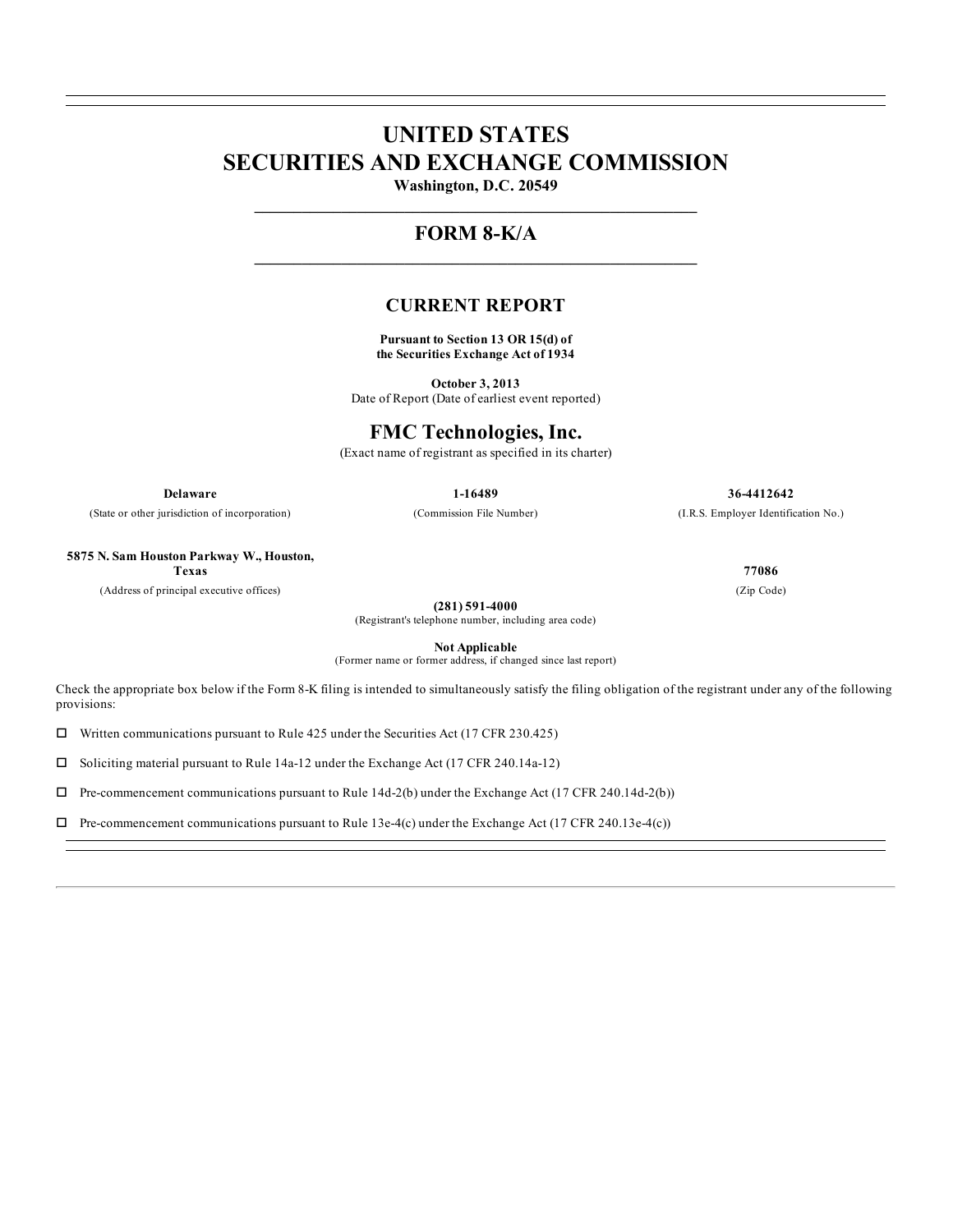#### Item 5.02 Departure of Directors or Certain Officers; Election of Directors; Appointment of Certain Officers; Compensatory Arrangements of **Certain Officers**

(d) On August 8, 2013, FMC Technologies, Inc. (the "Company") filed a Current Report on Form 8-K under Item 5.02(d) disclosing that Mr. Clarence P. Cazalot, Jr. and Mr. Peter Mellbye were appointed to the Company's Board of Directors to fill two vacancies created by reason of an increase in the number of members of the Board. At the time of that filing, Messrs. Cazalot and Mellbye's committee appointments had not yet been determined by the Board. The Company is filing this Current Report on Form 8-K/A to report that the Board, based on the recommendation of the Company's Nominating and Governance Committee, has appointed Mr. Mellbye to serve as a member of the Board's Nominating and Governance Committee and Compensation Committee, effective October 1, 2013, and Mr. Cazalot to serve as a member of the Board's Nominating and Governance Committee and Audit Committee, effective December 1, 2013.